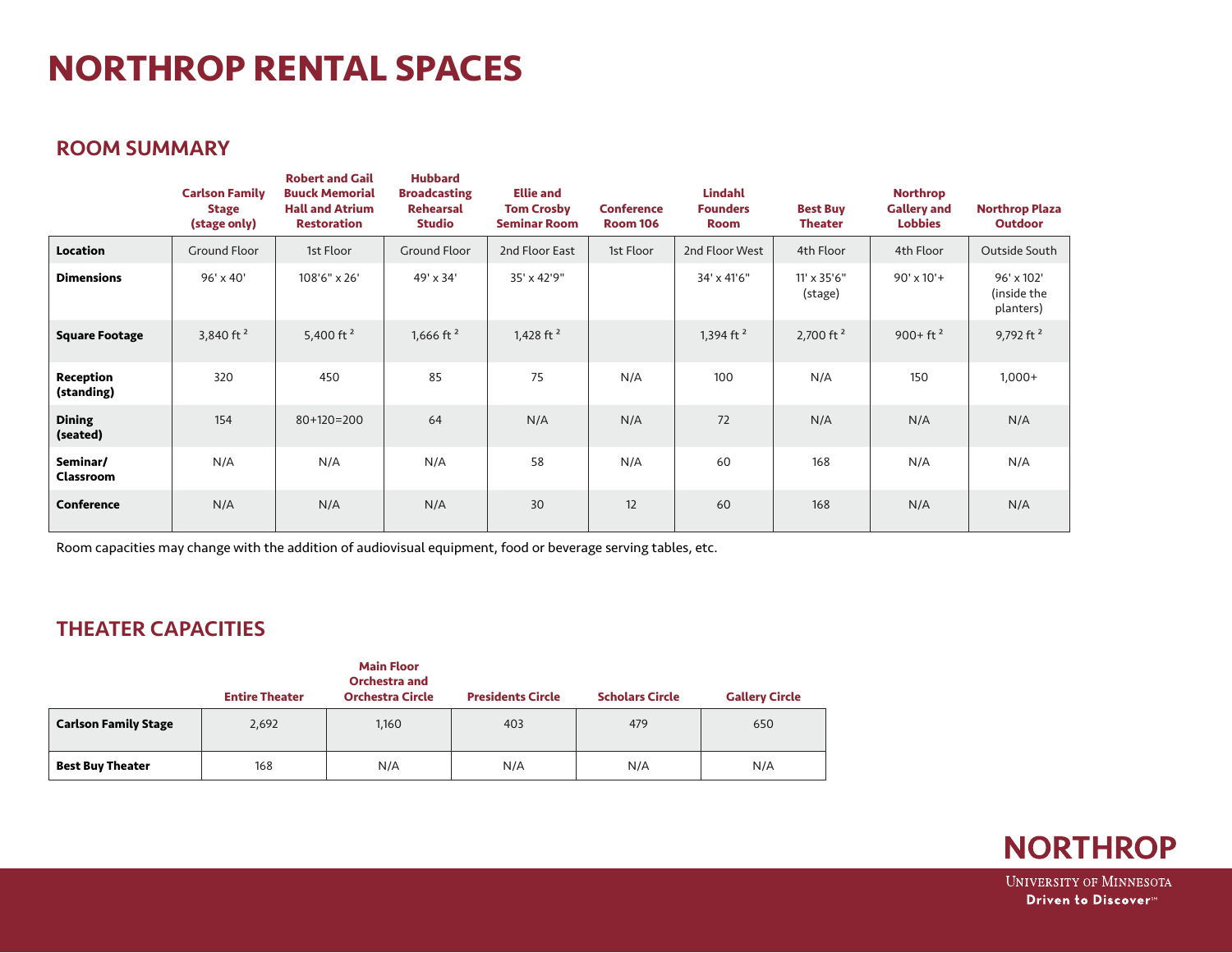# **NORTHROP RENTAL SPACES**

### ROOM AMENITIES

|                                 | <b>Carlson Family</b><br><b>Stage</b> | <b>Carlson Family</b><br><b>Stage</b><br>(stage only) | <b>Robert and</b><br><b>Gail Buuck</b><br><b>Memorial Hall</b><br>and Atrium<br><b>Restoration</b> | <b>Hubbard</b><br><b>Broadcasting</b><br><b>Rehearsal</b><br><b>Studio</b> | <b>Ellie and</b><br><b>Tom Crosby</b><br><b>Seminar Room</b> | <b>Conference</b><br><b>Room 106</b> | <b>Lindahl</b><br><b>Founders</b><br><b>Room</b> | <b>Best Buy</b><br><b>Theater</b> | <b>Northrop</b><br><b>Gallery and</b><br><b>Lobbies</b> | <b>Northrop Plaza</b><br><b>Outdoor</b> |
|---------------------------------|---------------------------------------|-------------------------------------------------------|----------------------------------------------------------------------------------------------------|----------------------------------------------------------------------------|--------------------------------------------------------------|--------------------------------------|--------------------------------------------------|-----------------------------------|---------------------------------------------------------|-----------------------------------------|
| <b>Blu Ray Player</b>           | Yes                                   | Yes                                                   | Available                                                                                          | Available                                                                  | Available                                                    | Yes                                  | Available                                        | Yes                               | Available                                               | Available                               |
| CD/iPod<br>Connection           | Yes                                   | Yes                                                   | Available                                                                                          | Available                                                                  | Available                                                    | N/A                                  | Available                                        | Yes                               | Available                                               | Available                               |
| <b>Coat Rack</b>                | Coat Check<br>Available               | Yes                                                   | Available                                                                                          | Available                                                                  | Available                                                    | Available                            | Yes                                              | Yes                               | Available                                               | N/A                                     |
| <b>Computer Hookup</b>          | <b>HDMI &amp; VGA</b>                 | <b>HDMI &amp; VGA</b>                                 | Available                                                                                          | Available                                                                  | <b>HDMI &amp; VGA</b>                                        | <b>HDMI &amp; VGA</b>                | <b>HDMI &amp; VGA</b>                            | <b>HDMI &amp; VGA</b>             | Available                                               | Available                               |
| <b>Internet Access</b>          | Yes                                   | Yes                                                   | Yes                                                                                                | Yes                                                                        | Yes                                                          | Yes                                  | Yes                                              | Yes                               | Yes                                                     | Available                               |
| <b>Microphone</b><br>(wired)    | Yes                                   | Yes                                                   | Available                                                                                          | Available                                                                  | Yes                                                          | Yes                                  | Yes                                              | Yes                               | Available                                               | Available                               |
| <b>Microphone</b><br>(wireless) | Yes                                   | Yes                                                   | Available                                                                                          | Available                                                                  | Yes                                                          | N/A                                  | Yes                                              | Yes                               | Available                                               | Available                               |
| Podium                          | Yes                                   | Yes                                                   | Available                                                                                          | Available                                                                  | Yes                                                          | Available                            | Yes                                              | Yes                               | Available                                               | Available                               |
| Projector                       | Yes                                   | Yes                                                   | Available                                                                                          | Available                                                                  | Yes                                                          | N/A                                  | Yes                                              | Yes                               | Available                                               | Available                               |
| <b>Screen</b>                   | Yes                                   | Yes                                                   | Available                                                                                          | Available                                                                  | Yes                                                          | Yes (monitor)                        | Yes                                              | Yes                               | Available                                               | Available                               |
| <b>Stage</b>                    | Yes                                   | Yes                                                   | No                                                                                                 | $\mathsf{No}$                                                              | No                                                           | N/A                                  | $\mathsf{No}$                                    | Yes<br>(floor level)              | No                                                      | Yes<br>(May-Oct)                        |
| Tables*                         | Available                             | Available                                             | Available                                                                                          | Available                                                                  | Yes                                                          | Yes                                  | Yes<br>(9 60" rounds)                            | Available                         | Available                                               | Yes<br>(960" rounds)                    |
| <b>White Board</b>              | <b>No</b>                             | No                                                    | No                                                                                                 | No                                                                         | Yes                                                          | No                                   | No                                               | Yes                               | No                                                      | <b>No</b>                               |
| <b>Windows</b>                  | No                                    | No                                                    | Yes                                                                                                | Yes                                                                        | Yes                                                          | Yes                                  | Yes                                              | No                                | Sky Lights                                              | N/A                                     |
| <b>Wireless</b>                 | Yes                                   | Yes                                                   | Yes                                                                                                | Yes                                                                        | Yes                                                          | Yes                                  | Yes                                              | Yes                               | Yes                                                     | Yes                                     |

Available = we can arrange with advanced notice, however there may be an additional fee.

\*Northrop does not have linens. Instead, they are rented from Northrop's exclusive food service provider, Surdyk's.

**NORTHROP UNIVERSITY OF MINNESOTA** 

Driven to Discover<sup>®</sup>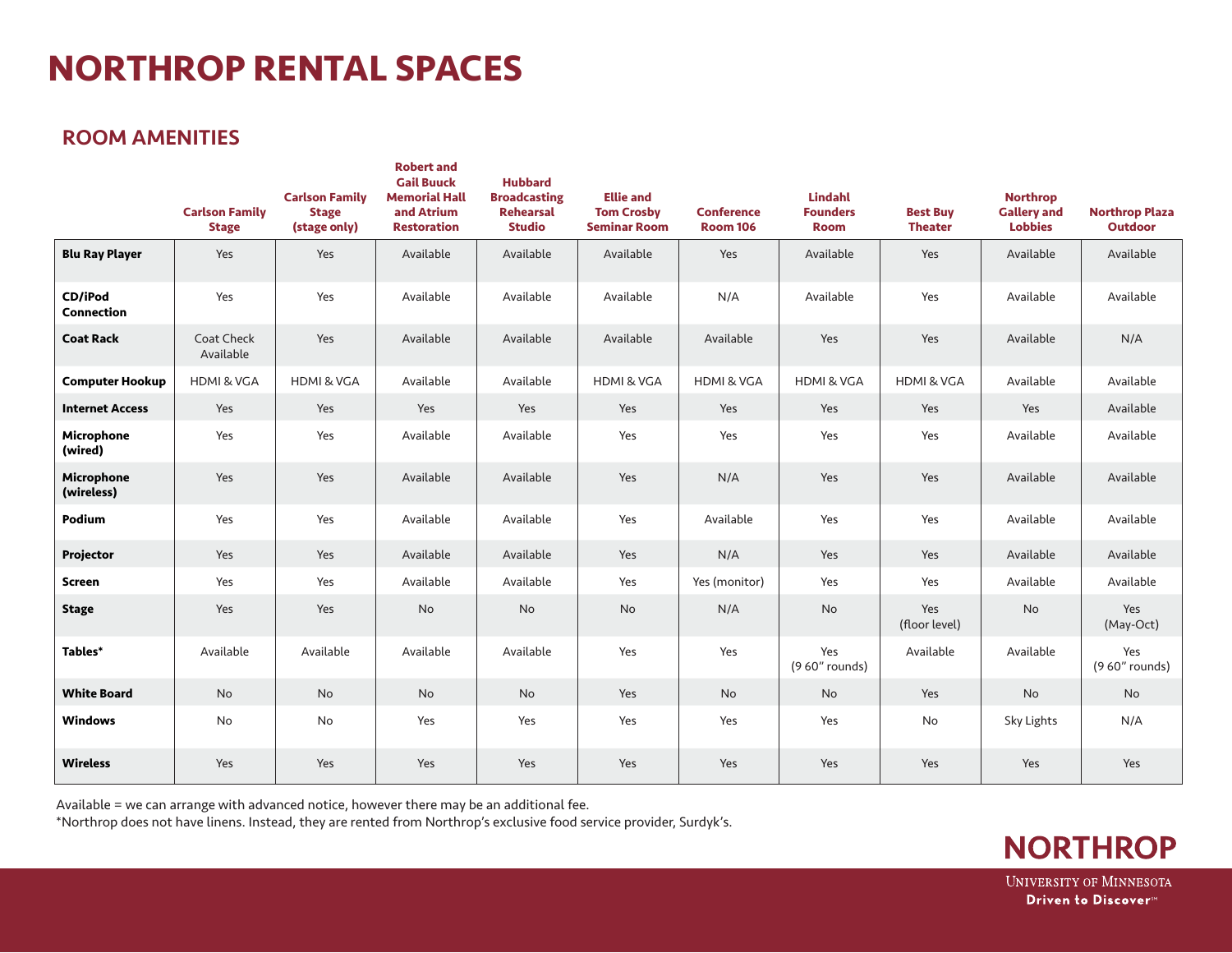# **NORTHROP RENTAL SPACES**

### RENTAL RATES

|                                                       | <b>Carlson Family</b><br>Stage*                              | RODERT and<br><b>Gail Buuck</b><br><b>Memorial Hall</b><br>and Atrium<br><b>Restoration</b> | <b>Hubbard</b><br><b>Broadcasting</b><br><b>Rehearsal</b><br><b>Studio</b> | <b>Ellie and</b><br><b>Tom Crosby</b><br><b>Seminar Room</b> | <b>Conference</b><br><b>Room 106</b> | <b>Lindahl</b><br><b>Founders</b><br><b>Room</b> | <b>Best Buy</b><br><b>Theater</b> | <b>Northrop</b><br><b>Gallery and</b><br><b>Lobbies</b> | <b>Northrop Plaza</b><br><b>Outdoor</b> |
|-------------------------------------------------------|--------------------------------------------------------------|---------------------------------------------------------------------------------------------|----------------------------------------------------------------------------|--------------------------------------------------------------|--------------------------------------|--------------------------------------------------|-----------------------------------|---------------------------------------------------------|-----------------------------------------|
| <b>External</b>                                       | Variable:<br>\$3,500-\$5,000<br>+ % of gross<br>ticket sales | \$1,000                                                                                     | \$700                                                                      | \$600                                                        | N/A                                  | \$800                                            | \$750                             | \$750                                                   | \$750                                   |
| <b>University Department</b>                          | Variable:<br>\$1,600-\$2,000<br>+ % of gross<br>ticket sales | \$500                                                                                       | \$350                                                                      | \$300                                                        | \$15/hr                              | \$400                                            | \$400                             | \$400                                                   | N/C                                     |
| <b>Registered University</b><br><b>Student Groups</b> | Variable:<br>\$1,600-\$2,000<br>+ % of gross<br>ticket sales | \$250                                                                                       | \$150 or \$15/hr                                                           | \$150                                                        | \$15/hr                              | N/A                                              | \$200                             | \$200                                                   | N/C                                     |

In addition, user must pay for all labor, equipment and services provided by Northrop for their event.

**Robert and** 

The rental of Carlson Family Stage also includes the Hubbard Broadcasting Rehearsal Room, the Atrium and Memorial Hall at no additional charge.

Cancellations: More than 90 days before the event: 50% of venue rental cost; Between 89-31 calendar days before the event: 75% of venue rental cost; Within 30 calendar days of the event: 100% of venue rental cost.

#### Northrop Rental Policy:

Registered Student Groups and University Departments may not reserve space for other organizations for the purpose of lower rates. The organization or individual who holds the reservation must be primarily responsible for planning, implementing, and financing the event. Northrop reserves the right to evaluate and make final determination of appropriate rates. If intentional misrepresentation has occurred, this may result in suspension of reservation privileges in Northrop for the organization who holds the reservation, in addition to being charged the higher of the two rate structures.

\*Venue rent for non-ticketed or free ticketed events is a flat rate of \$2,000 for University Departments and Registered University Student Groups and a flat rate of \$5,000 for external groups. Venue rent for paid ticketed events is variable based on sales. The variable rate for University Departments and Registered University Student Groups is 10% of ticket sales with a minimum of \$1,600 and a maximum of \$7,500. The variable rate for external groups is 10% of ticket sales with a minimum of \$3,500 and a maximum of \$7,500.



**UNIVERSITY OF MINNESOTA** Driven to Discover<sup>®</sup>